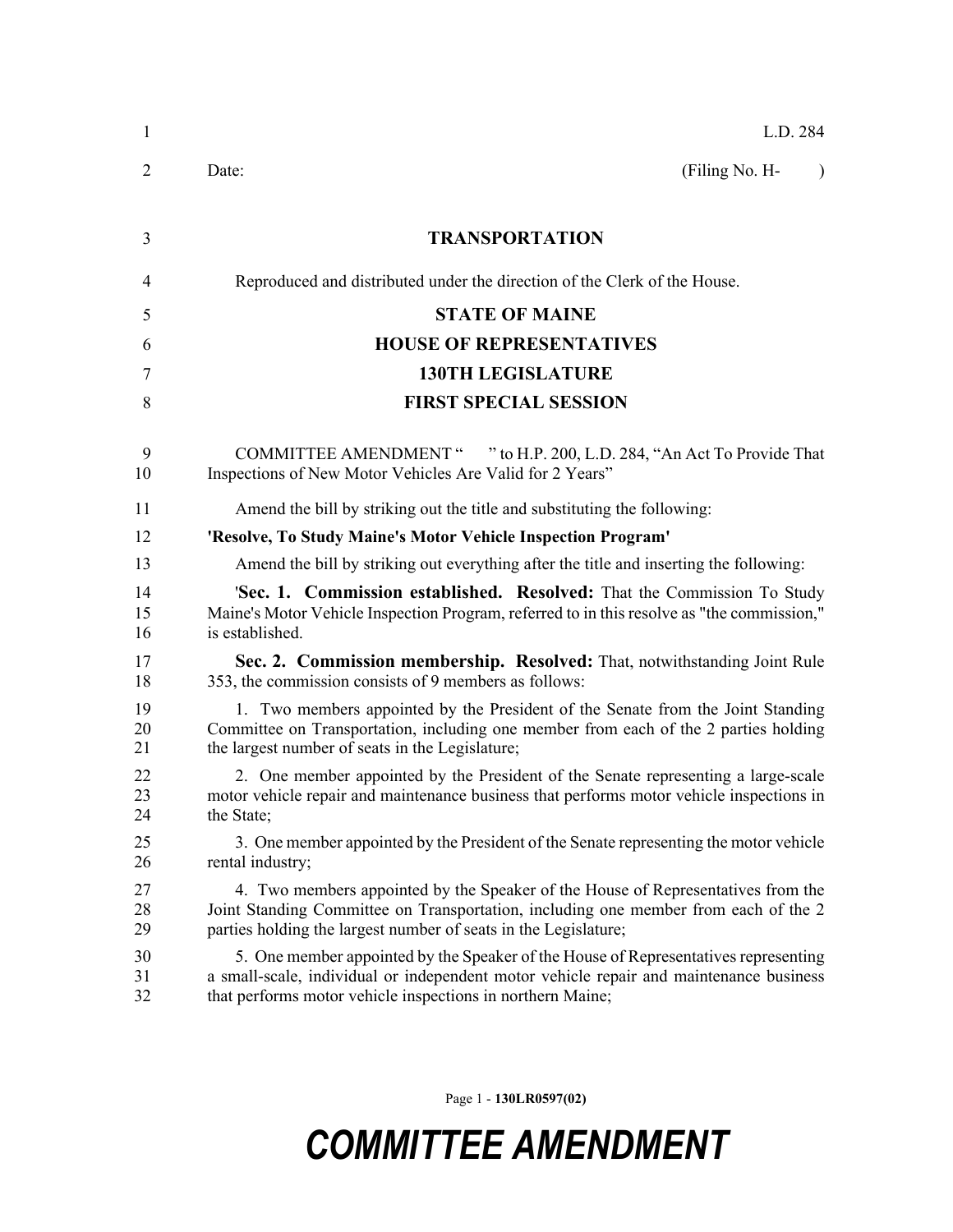1 6. One member appointed by the Speaker of the House of Representatives representing 2 a small-scale, individual or independent motor vehicle repair and maintenance business 3 that performs motor vehicle inspections in southern Maine; and

4 7. The Commissioner of Public Safety or the commissioner's designee.

5 The President of the Senate and Speaker of the House of Representatives shall seek 6 recommendations from the cochairs of the Joint Standing Committee on Transportation 7 when making appointments under this section.

8 **Sec. 3. Chairs. Resolved:** That the first-named Senate member is the Senate chair 9 and the first-named House of Representatives member is the House chair of the 10 commission.

11 **Sec. 4. Appointments; convening of commission. Resolved:** That all 12 appointments must be made no later than 30 days following the effective date of this 13 resolve. The appointing authorities shall notify the Executive Director of the Legislative 14 Council once all appointments have been completed. After appointment of all members, 15 the chairs shall call and convene the first meeting of the commission. If 30 days or more 16 after the effective date of this resolve a majority of but not all appointments have been 17 made, the chairs may request authority and the Legislative Council may grant authority for 18 the commission to meet and conduct its business.

19 **Sec. 5. Duties. Resolved:** That the commission shall review the State's motor 20 vehicle inspection program under the Maine Revised Statutes, Title 29-A, chapter 15, 21 subchapter 1 in order to provide recommendations regarding: whether the program should 22 continue; if the program should continue, how frequently motor vehicles should be required 23 to be inspected and whether the fee structure for the program should be changed; and any 24 other issues related to the program that may arise during the commission's review of the 25 program. The commission shall consider, at a minimum, the following topics:

26 1. Requiring inspections every 2 years and the impact of doubling inspection fees;

27 2. A simplified fee structure, including but not limited to a statewide flat-rate 28 inspection fee;

29 3. A tiered system for inspection frequency based on the age of motor vehicles and the 30 alignment of a fee structure for that tiered system;

31 4. Exempting newer motor vehicles from inspection requirements, including but not 32 limited to exemptions for a period of 3 years from the date of sale;

33 5. How the frequency of motor vehicle inspections might impact the ability of 34 inspection mechanics to evaluate whether a component will be safe until the next 35 inspection;

- 36 6. A review of motor vehicle inspection programs in states with similar climates to 37 this State's and a comparison of those states' available road and vehicle safety data with this 38 State's;
- 39 7. Any available data regarding whether people neglect care of their vehicles due to 40 overreliance on the State's motor vehicle inspection program; and

Page 2 - **130LR0597(02)**

## *COMMITTEE AMENDMENT*